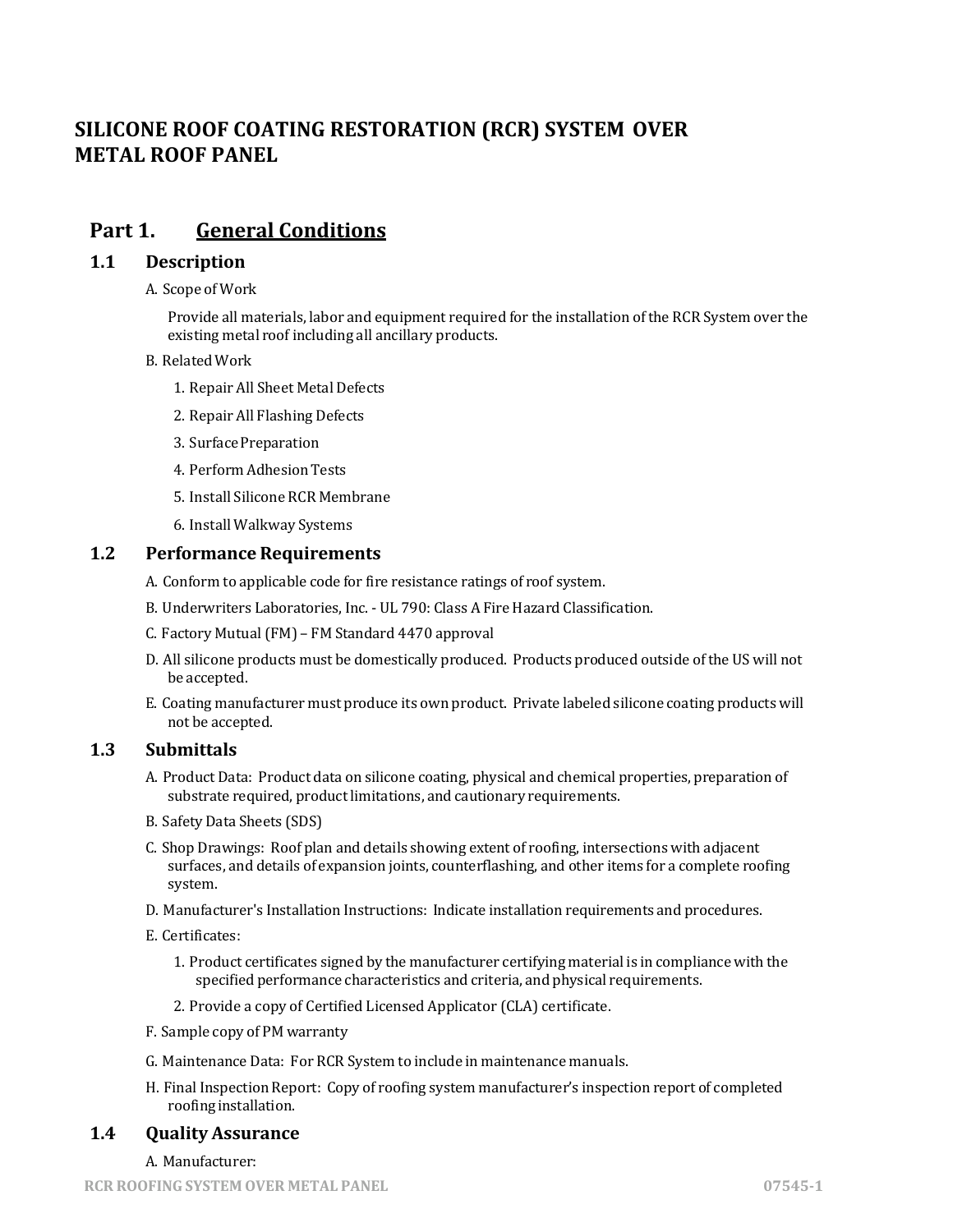- 1. Company specializing in the manufacturing of the system specified in this Section.
- 2. A minimum of 10,000,000 square feet of a similar system installed.
- 3. A minimum of 10 years manufacturing experience.
- B. Installer:
	- 1. Installer must be a Certified Licensed Applicator (CLA) by the Manufacturer providing the warranty, and capable of receiving the specified warranty.
	- 2. CLA to ensure all personnel are properly trained and have a full understanding of all OSHA safety requirements.
- C. Manufacturer Field Representative: Provide a qualified representative ofthe Manufacturer providing the warranty to monitor and periodically inspect the installation.

### **1.5 Delivery, Storage, and Handling**

- A. Deliver and store liquid materials and other products in their original unopened containers or packaging until ready for installation.
- B. Materials shall be clearly labeled with the manufacturer's name, product identification, safety information, and lot numbers.
- C. Store materials indoors whenever possible.
- D. Product should be stored in a range of 40-80 degrees Fahrenheit.
- E. Comply with the manufacturer's instructions for handling and safety procedures.
- F. Store and dispose of solvent-based materials, and materials used with solvent-based materials, in accordance with requirements of local authorities having jurisdiction.

#### **1.6 Environmental Requirements**

- A. Maintain logs of environmental conditions (temperature, humidity, and wind speed) within limits recommended by manufacturer for optimum results. Do not install products under environmental conditions outside of manufacturer's limits.
- B. Weather Limitations: Proceed with installation only when existing and forecasted weather conditions permit roofing system to be installed according to manufacturer's written instructions and warranty requirements.
- C. Do not install silicone coating under the following conditions:
	- 1. When ambient temperature is below 35° F.
	- 2. At temperatures less than 5° F above dew point.

#### **1.7 Warranty**

A. Provide Manufacturer's (5, 10, 15 or 20 year) labor & material warranty covering leaks due to silicone material failure.

## **Part 2. Products**

### **2.1 Acceptable Products**

- A. Insulation Board
	- 1. Match existing material
- B. Cleaners and Primers
	- 1. Progressive Materials:
		- a. P-100 General Purpose Primer
		- b. P-130 Rust Inhibitive Primer

#### C. Butyl Fleece Tape

1. Progressive Materials: FT 500 Butyl Fleece Tape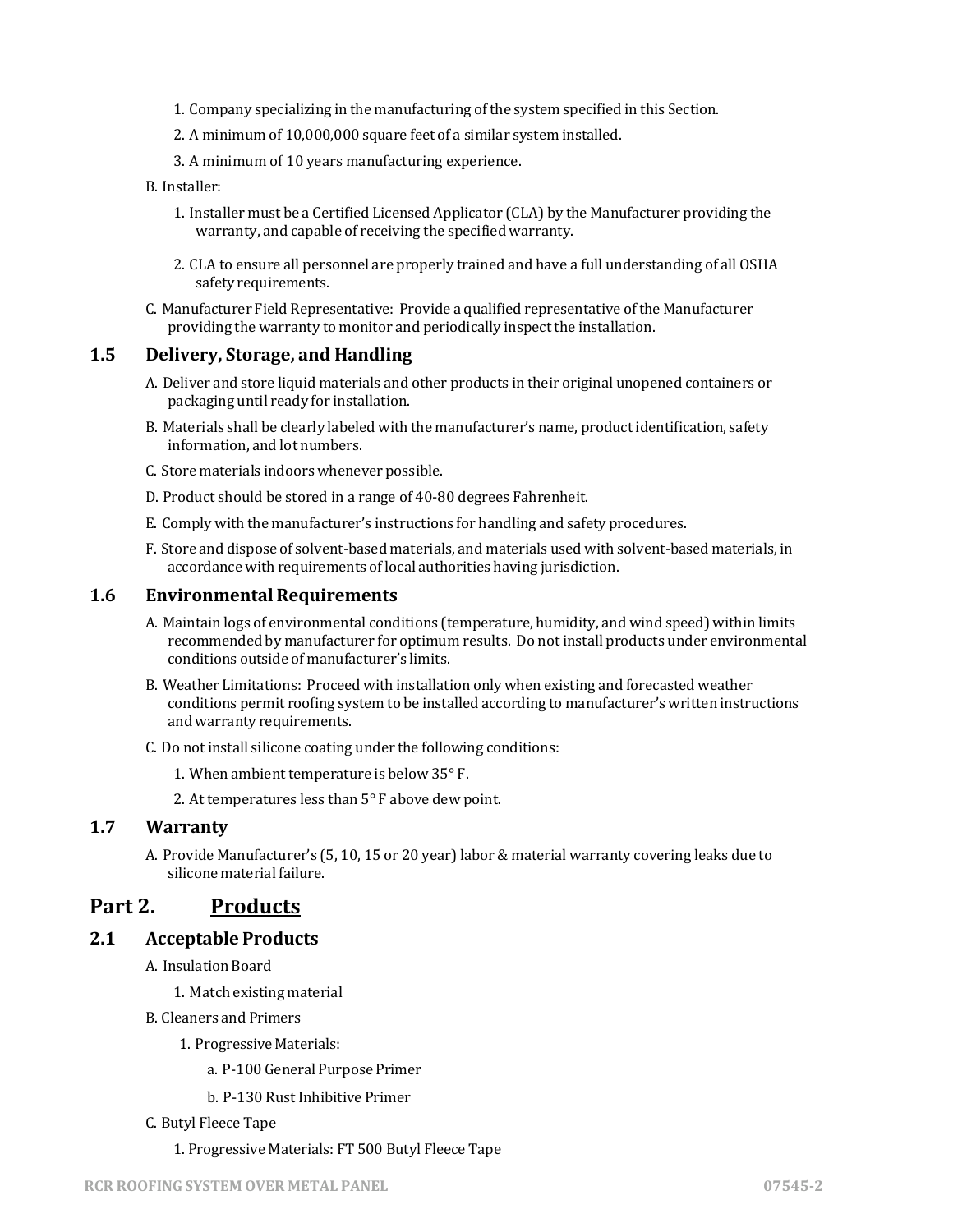- D. Silicone Caulk Sealant
	- 1. Progressive Materials: SS 300 Series Silicone Sealant
- E. Flashing Grade Sealant
	- 1. Progressive Materials: FG 400 Silicone Flashing Grade Sealant
- F. ReinforcingFabric
	- 1. Progressive Materials: PF 200 Polyester Fabric
		- a. PF 206 6"
		- b. PF 212 12"
- G. Walkway System
	- 1. Progressive Materials: Pro-Grip Walkway System
		- a. PG 700 Pro-Grip Yellow Walkway Coating
		- b. PG 750 Pro-Grip Yellow Walkway Granules
- H. Skylight Sealer
	- 1. Progressive Materials: HS 3220 Clear Silicone Skylight Coating
- H. Silicone Coating
	- 1. Progressive Materials: Pro-EcoSil HS 3200 Series

#### **2.2 Silicone Coating Materials**

- A. Silicone base and top coat to be Pro-EcoSil HS 3200 Series Silicone Coating by Progressive Materials, LLC and complying with the following minimum properties:
	- 1. Tensile Strength: ASTM D412, 247.
	- 2. Elongation: ASTM D412, 237 percent minimum at break at 75° F.
	- 3. Water Vapor Permeance: ASTM D-96, 10.7 at 20 mils.
	- 4. Fire resistance: ASTM E108, UL 790 Class A.
	- 5. Color: Owner to select standard topcoat color.
	- 6. Solids Content: 92% ±3%
	- 7. VOC Content: < 50 grams/liter
	- 8. Initial Solar Reflectivity: .89
	- 9. Initial Thermal Emissivity: .90
	- 10. SRI Value: 113

## **Part 3. Execution**

## **3.1 Examination**

- A. Verify roof slope prior to beginning installation. There is to be no single area of standing water on the roof 24 hours after a rain, greater than 100 sq. ft. and more than  $\frac{1}{2}$ " deep.
- B. Identify all seam failures, flashings failures and inadequate sheet metal details.
- C. Inspect all roof drains to ensure proper performance.
- D. Inspect all roof system fasteners for back out.

#### **3.2 Preparation**

### A. Cleaning

- 1. Thoroughly pressure wash roof surface and all other areas to receive new coating with a minimum of 2,000 psi water pressure. Be sure not to damage existing metal panels during this process.
- 2. After the surface has dried, perform an adhesion test. If the coating does not properly adhere to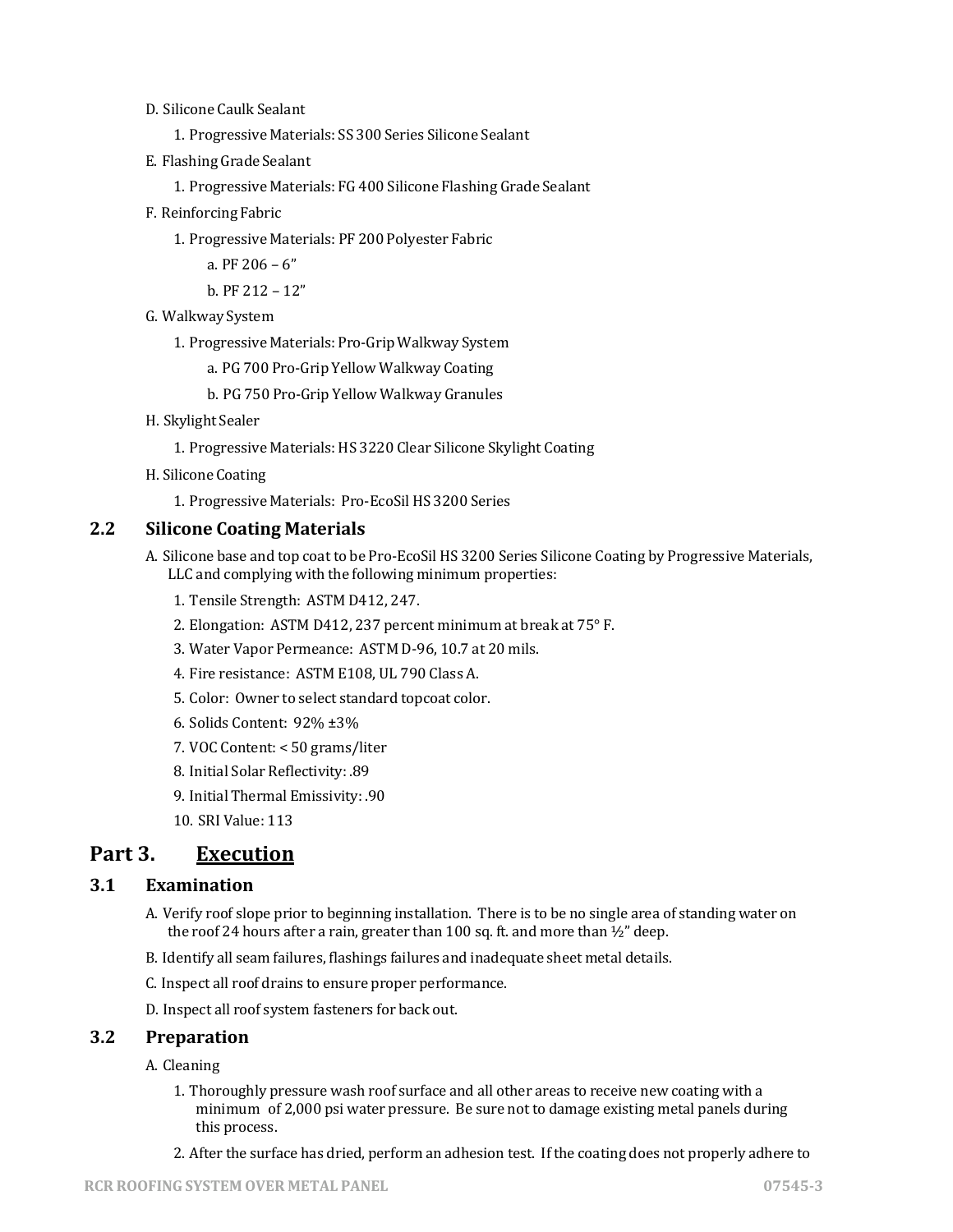the surface, apply P-100 General Purpose Primer at a rate of  $\frac{1}{2}$  gallon per 100 square feet.

- 3. Any areas of grease contamination are to be cleaned with an industrial strength detergent.
- 4. Any existing roofing or mastic materials must be removed as the warranty will not cover failure of underlying materials.
- 5. All loose coating or paint material must be removed by wire brush, power washing or scraping.
- B. RustContamination
	- 1. Any rust areas should be cleaned with a wire brush to remove scaling.
	- 2. Apply P-130 Rust Inhibitive Primer at a rate of ½ gallon per square.
- C. Flashing Details
	- 1. Ensure all existing flashings provide a watertight condition. If necessary, re-flash any areas with butyl fleece tape or a 3-course coating and fabric method.
- D. Sheet Metal
	- 1. Ensure all sheet metal accessories are in good condition and will provide a watertight condition. If necessary, replace or repair any sheet metal required to provide a watertight condition.
- E. Fasteners
	- 1. Identify and replace all fasteners that are loose or backed out and replace with oversized fastener.
	- 2. Prior to coating the field of the roof, spot apply FG-400 or SS-300 to all fasteners. Generously apply coating to ensure complete encapsulation of fastener. Application may take 2 coats depending on fastener size.
- F. Fiberglass Skylight Panels
	- 1. Thoroughly clean skylight panels and apply 2 coats (30 mils) of HS 3220 Clear Skylight Coating.
- G. Horizontal Laps:
	- 1. Apply pressure to lower lap panel, if more than 1/8" gap appears at lap joint, install additional stitch fasteners.
	- 2. Clean any residual roofing material from lap area.
	- 3. Options for sealing seams:
		- A. FT 500 Butyl Fleece Tape.
		- B. FG-400 at a minimum of 25 mils on all horizontal seams in a 4" pass.
		- C. 3 Course method apply 12 to 15 mils of silicone over surface to receive fabric embed fabric into silicone coating while wet. Smooth out all wrinkles and fish mouths. After base coat dry's apply a minimum of 20 mils of silicone coating.

#### H. Vertical Laps

1. Apply pressure to vertical lap joint, if more than 1/8" gap appears at lap joint, install additional fasteners and treat fastener as outlined above.

## b. **Silicone Coating Installation**

- i. Ensure surface is completely dry.
- I. Ensure subsequent coats of primer or silicone coating is completely cured.
	- iii. Ensure adhesion tests have been completed and results are satisfactory with the manufacturer's requirements.
- iv. Install silicone coating over entire roof surface to achieve a final thickness of:
	- 1. 15 mils minimum for a 5 year warranty
	- 2. 20 mils minimum for a 10 year warranty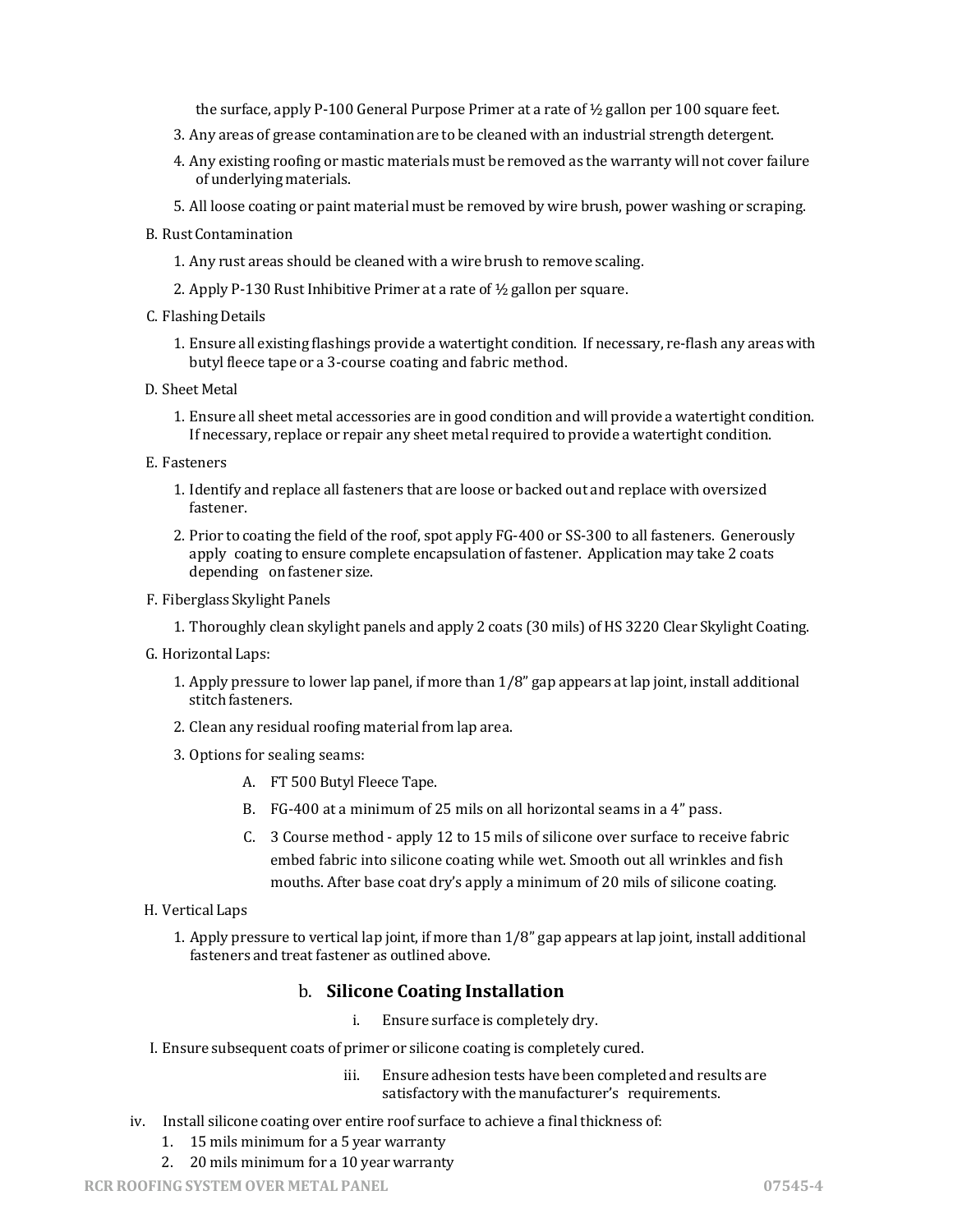- 3. 25 mils minimum for a 15 year warranty
- 4. 30 mils minimum for a 20 year warranty

Note: Depending on roof slope, multiple passes may be required to ensure uniform coating thickness.

- v. Care should be taken to ensure proper coverage of vertical rib surfaces.
- vi. NOTE
	- 1. Any subsequent roof repairs after the coating installation should be done only with silicone products. Repairs should be completed with a 3-course coating and fabric method if needed.

## c. **Walkway System**

- i. Install the Pro-Grip Walkway System at heavy traffic areas and at high impact areas as directed by the owner.
- 1. WalkwayAreas

- a. Walkways should be a minimum of 30" wide.
- b. Mask off area to receive walkway system to ensure clean, straight edges.
- c. Install PG 700 Pro-Grip Yellow Walkway Coating at a thickness of 25 mils.
	- d. Immediately after the application of the PG 700, broadcast PG 750 Pro-Grip Walkway Granules into the coating at a rate of 40 lbs. per 100 square feet. The granules will settle into the coating. Apply the granules generously, inspect the surface within a few minutes and reapply as needed to obtain a continuous film of granules.
- 2. High Impact Areas (around mechanical equipment, etc.)
	- a. Mask off area to receive walkway system to ensure clean straight edges. Area should be 30" wide around all identified equipment.

b. Install PG 700 Pro-Grip Yellow Walkway Coating at a thickness of 40 mils.

- c. Immediately after the application of the PG 700, broadcast PG 750 Pro-Grip Walkway Granules into the coating at a rate of 60 lbs. per 100 square feet. The granules will settle into the coating. Apply the granules generously, inspect the surface within a few minutes and reapply as needed to obtain a continuous film of granules.
- ii. After the coating has completely cured, remove all loose granules with a small hand blower and a soft bristle broom.

## d. **Field Quality Control**

i. Final Roof Inspection: Arrange for roofing system manufacturer's technical personnel to inspect roofing installation upon completion and submit report to Owner/Architect. There shall be no items on the roof that could inhibit the inspection process, such as, solar panels, decking systems, etc.

1. Notify Owner 48 hours in advance of date and time of inspection.

a. Repair or remove and replace components of roofing system where inspection results indicate that they do not comply with specified requirements.